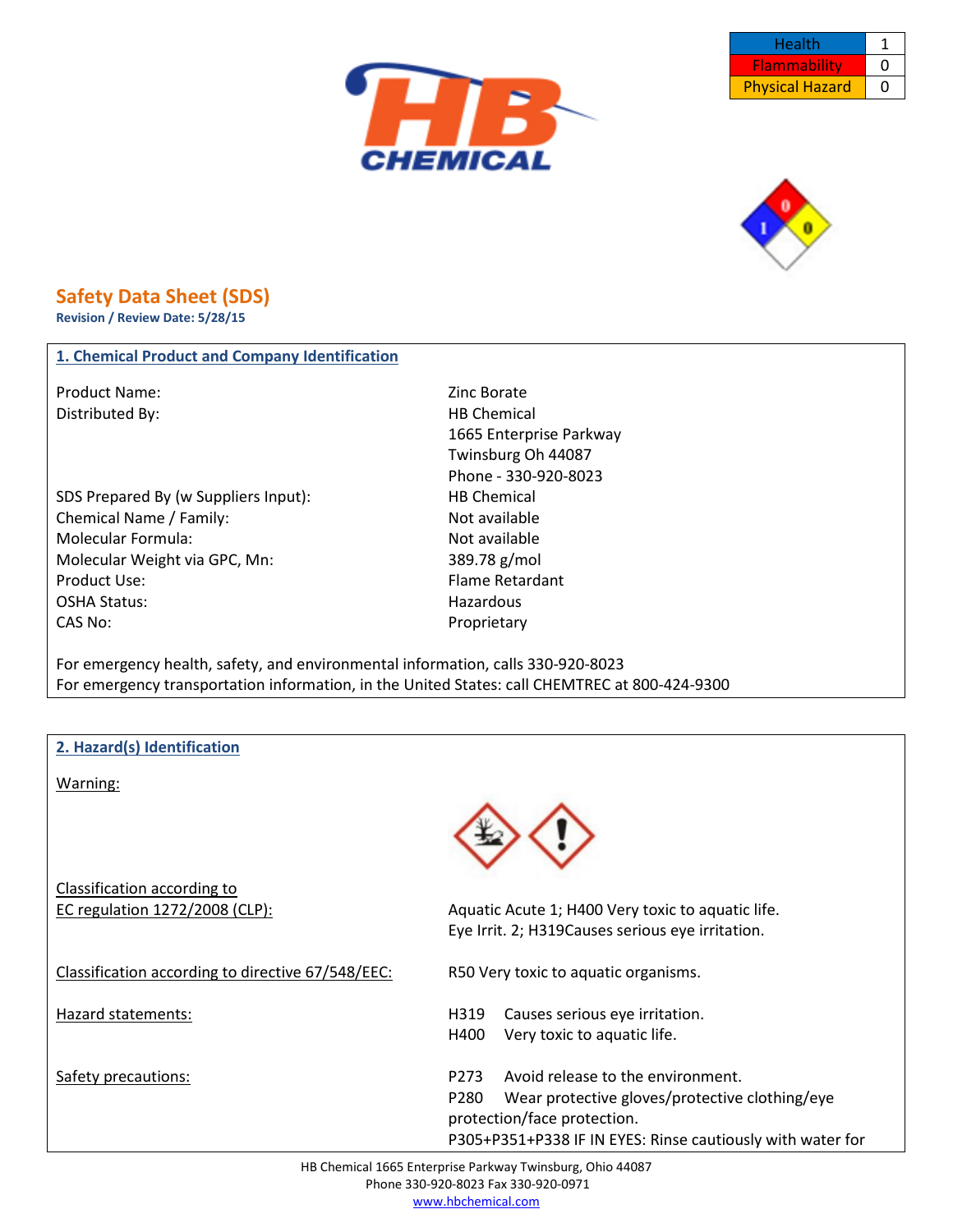|                                                                  | P337+P313<br>P391<br>P501                                    | do. Continue rinsing.<br>advice/attention.<br>waste collection point. | If eye irritation persists: Get medical<br>Collect spillage.                                                                                                                                                                                                                                                | several minutes. Remove contact lenses, if present and easy to<br>Dispose of contents/container to hazardous or special                                                                                                                                                                                                                                                                                           |
|------------------------------------------------------------------|--------------------------------------------------------------|-----------------------------------------------------------------------|-------------------------------------------------------------------------------------------------------------------------------------------------------------------------------------------------------------------------------------------------------------------------------------------------------------|-------------------------------------------------------------------------------------------------------------------------------------------------------------------------------------------------------------------------------------------------------------------------------------------------------------------------------------------------------------------------------------------------------------------|
| Labelling (67/548/EEC or 1999/45/EC)                             |                                                              |                                                                       |                                                                                                                                                                                                                                                                                                             |                                                                                                                                                                                                                                                                                                                                                                                                                   |
| $R$ phrase $(s)$ :<br>S phrase(s):                               | R 50<br>S <sub>2</sub><br>S <sub>25</sub><br>S <sub>26</sub> | hazardous waste.                                                      | Very toxic to aquatic organisms.<br>Keep out of the reach of children.<br>Avoid contact with eyes.<br>plenty of water and seek medical advice.<br>S 60 This material and its container must be disposed of as<br>S 61 Avoid release to the environment. Refer to special<br>instructions/safety data sheet. | In case of contact with eyes, rinse immediately with                                                                                                                                                                                                                                                                                                                                                              |
| Overview:                                                        |                                                              | hazardous waste.                                                      |                                                                                                                                                                                                                                                                                                             | A white powder that can cause irritation to the respiratory tract.<br>Prolonged exposure to the skin, eyes and respiratory tract may<br>cause irritation. Ingestion is harmful and should be avoided. Not<br>considered a fire or explosion hazard. Very toxic to aquatic life.<br>Avoid release to the environment. Keep out of the reach of<br>children. This material and its container must be disposed of as |
| Signs and Symptoms of Exposure:                                  |                                                              | possible lesions.                                                     |                                                                                                                                                                                                                                                                                                             | Irritation to the eyes, nose and throat. Irritation to the skin with                                                                                                                                                                                                                                                                                                                                              |
| <b>Primary Routes of Entry:</b>                                  |                                                              | Skin, eyes and mouth.                                                 |                                                                                                                                                                                                                                                                                                             |                                                                                                                                                                                                                                                                                                                                                                                                                   |
| Medical Conditions Generally Aggravated by Exposure: None known. |                                                              |                                                                       |                                                                                                                                                                                                                                                                                                             |                                                                                                                                                                                                                                                                                                                                                                                                                   |
| Eye Contact:                                                     |                                                              |                                                                       | Causes serious eye irritation.                                                                                                                                                                                                                                                                              |                                                                                                                                                                                                                                                                                                                                                                                                                   |
| Skin Contact:                                                    |                                                              | May cause irritations.                                                |                                                                                                                                                                                                                                                                                                             |                                                                                                                                                                                                                                                                                                                                                                                                                   |
| Ingestion:                                                       |                                                              |                                                                       | May be harmful if swallowed. May cause irritations.                                                                                                                                                                                                                                                         |                                                                                                                                                                                                                                                                                                                                                                                                                   |
| Inhalation:                                                      |                                                              |                                                                       | May be harmful if inhaled. May cause irritations.                                                                                                                                                                                                                                                           |                                                                                                                                                                                                                                                                                                                                                                                                                   |
| <b>NFPA Hazard Ratings:</b>                                      | Health-1,                                                    |                                                                       | Flammability -0,                                                                                                                                                                                                                                                                                            | Reactivity - 0                                                                                                                                                                                                                                                                                                                                                                                                    |
| <b>HMIS Hazard Ratings:</b>                                      | Health-1,                                                    |                                                                       | Flammability -0,                                                                                                                                                                                                                                                                                            | Reactivity - 0                                                                                                                                                                                                                                                                                                                                                                                                    |
| <b>HMIS limitation statement:</b>                                |                                                              |                                                                       | to assist with the safe handling of this material.                                                                                                                                                                                                                                                          | The HMIS hazard ratings numbers are meant to give a quick<br>indication of the relative hazards associated with the product.<br>All of the information contained in the SDS should be consulted                                                                                                                                                                                                                   |
| <b>Principal Hazardous Components:</b>                           |                                                              | Not available.                                                        |                                                                                                                                                                                                                                                                                                             |                                                                                                                                                                                                                                                                                                                                                                                                                   |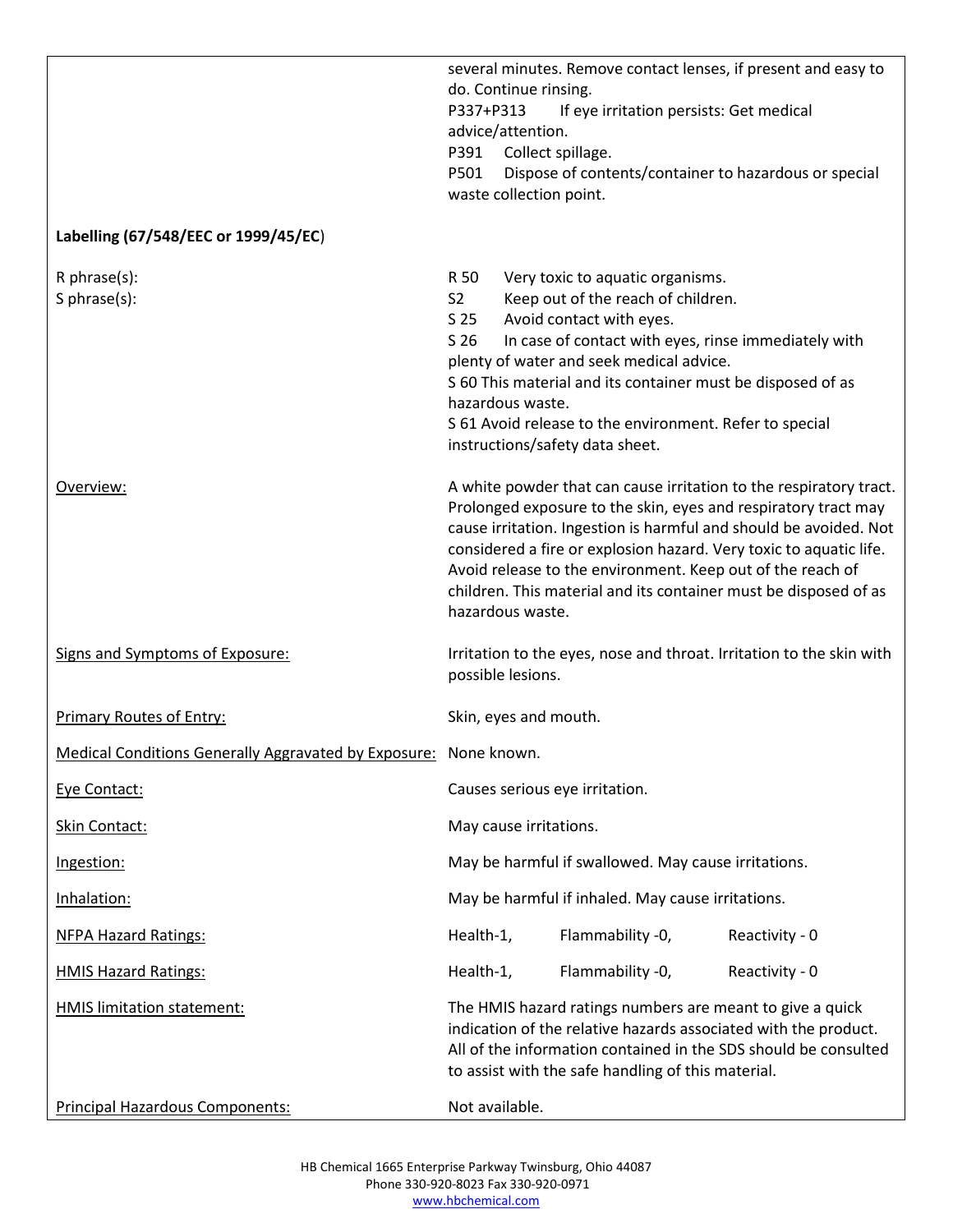| 3. Composition / Information on Ingredients |                    |                            |
|---------------------------------------------|--------------------|----------------------------|
| Weight Percent / Typical                    | Component Identity | <b>CAS Registry Number</b> |
| N/A                                         | Proprietary        | Proprietary                |
|                                             |                    |                            |

| <b>4. First Aid Measures</b> |                                                                                                                                                                                    |
|------------------------------|------------------------------------------------------------------------------------------------------------------------------------------------------------------------------------|
| Inhalation:                  | Provide fresh air. If you feel unwell, seek medical advice.                                                                                                                        |
| Eyes:                        | Rinse cautiously with water for several minutes. Remove<br>contact lenses, if present and easy to do. Continue rinsing. If eye<br>irritation persists get medical advice/attention |
| Skin:                        | After contact with skin, wash immediately with plenty of water.<br>In case of skin reactions, consult a physician.                                                                 |
| Ingestion:                   | Rinse mouth. Drink one or two glasses of water. Consult<br>physician.                                                                                                              |

| <b>5. Fire-Fighting Measures</b>         |                                                                                                                                                                                          |
|------------------------------------------|------------------------------------------------------------------------------------------------------------------------------------------------------------------------------------------|
| Suitable Extinguishing Media:            | Water Spray, Dry Chemical, Carbon Dioxide CO2, Foam.                                                                                                                                     |
| <b>Special Fire Fighting Procedures:</b> | Do not use high power water jet to put out fire. Wear self-<br>contained breathing apparatus. To avoid contact with skin, keep<br>safety distance and wear suitable protective clothing. |
| Hazardous Combustion Products:           | If heated to decomposition product may emit: zinc oxide, boron<br>oxide.                                                                                                                 |
| Unusual fire and explosion hazards:      | None known.                                                                                                                                                                              |

| <b>6. Accidental Release Measures</b>          |                                                                                                                                                          |
|------------------------------------------------|----------------------------------------------------------------------------------------------------------------------------------------------------------|
| Steps to be taken in case material is spilled: | Avoid generation of dust. Do not breathe dust. Provide<br>adequate ventilation. Take up mechanically, placing in<br>appropriate containers for disposal. |
| Environmental Disposal Information:            | Do not allow to penetrate into soil, waterbodies or drains. Avoid<br>release to the environment. Very toxic to aquatic<br>organisms.                     |
| Waste Disposal:                                | Dispose of contents/container to hazardous or special waste<br>collection point.                                                                         |

**7. Handling and Storage:**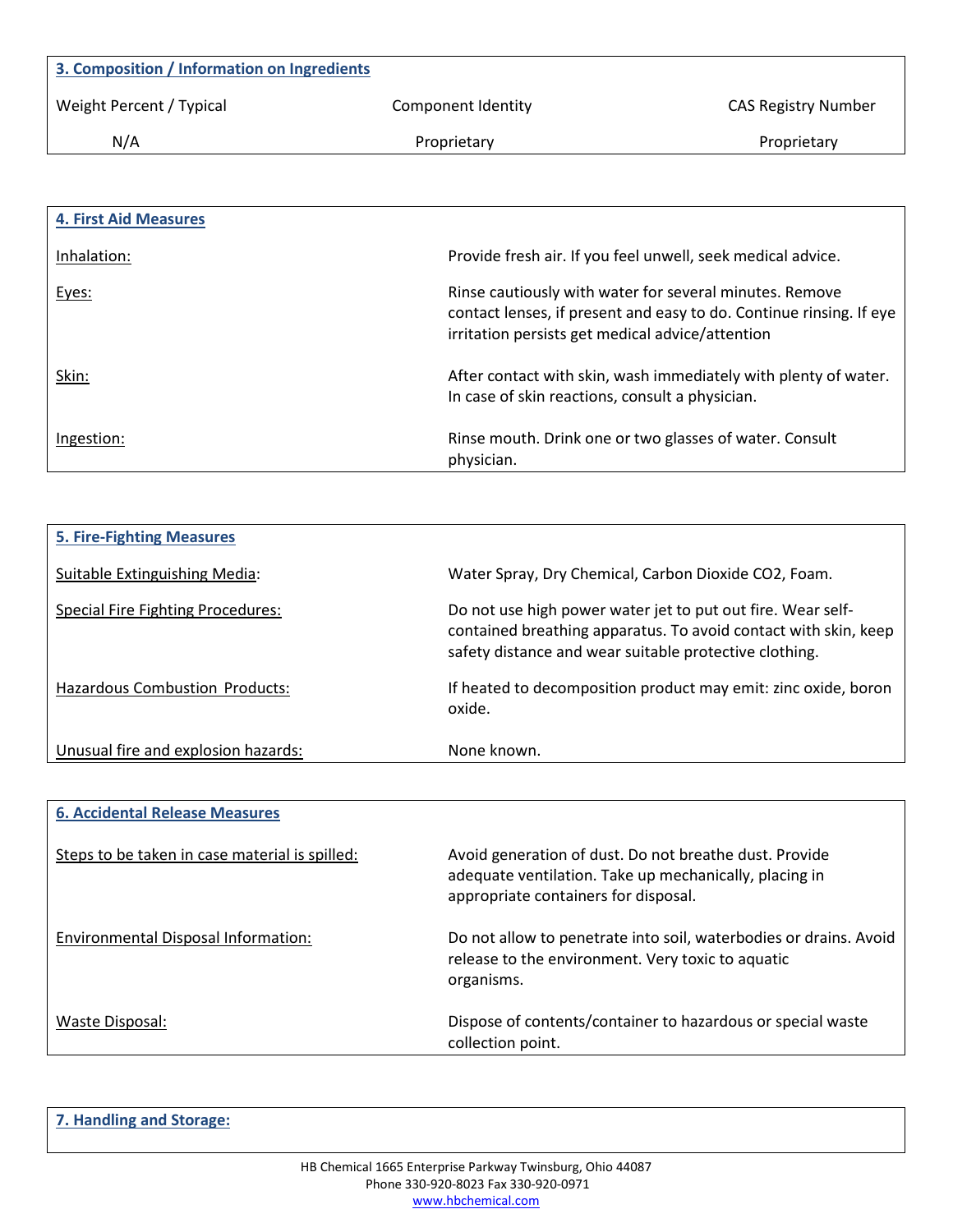| <b>Empty Containers:</b>             | Not available.                                                                                                                                                                    |
|--------------------------------------|-----------------------------------------------------------------------------------------------------------------------------------------------------------------------------------|
| Precautions to be taken in handling: | Avoid generation of dust. In case of dust, provide adequate<br>ventilation, and local exhaust as needed.                                                                          |
| Storage:                             | Store container tightly closed in a cool, dry, ventilated area.<br>Keep containers closed when not in use. Do not store near<br>extreme heat, open flame, or sources of ignition. |

| 8. Exposure Controls / Personal Protection             |                                                                                                                                                          |
|--------------------------------------------------------|----------------------------------------------------------------------------------------------------------------------------------------------------------|
| <b>Exposure Controls:</b>                              | Contains no substances with occupational exposure limit values.                                                                                          |
| <b>Respiratory Protection:</b>                         | In the case of the formation of dust, dust should be exhausted<br>directly at the point of origin.                                                       |
| Ventilation:                                           | Provide adequate ventilation.                                                                                                                            |
| <b>Protective Gloves:</b>                              | Wear gloves.                                                                                                                                             |
| <b>Eye Protection:</b>                                 | Wear safety glasses.                                                                                                                                     |
| Skin and Body Protection:<br><b>Other Precautions:</b> | Wear impervious clothing.<br>Wash with soap and water before eating, drinking or using toilet<br>facilities. Launder contaminated clothing before reuse. |
| Decontamination Facilities:                            | Eye bath, washing facilities (sinks / showers).                                                                                                          |

| 9. Physical and Chemical Properties |                                         |
|-------------------------------------|-----------------------------------------|
| Physical Form:                      | Solid                                   |
| Appearance & Odor:                  | White Powder/ Odorless                  |
| <b>Specific Gravity:</b>            | 2.670                                   |
| Softening Point, R&B:               | Not available.                          |
| Melting point:                      | $>$ 300 °C                              |
| <b>Solubility in Water:</b>         | $\leq$ 0,025 g/L (estimated (OECD 112)) |
| Flash Point, TAG CC F:              | Not available.                          |
| Percent Volatiles (by weight):      | Not available.                          |
| Evaporation Rate (Water ~ I):       | Not available.                          |
| Density:                            | at $20°2,6 g/cm3C$                      |
| Vapor Pressure (mm Hg):             | Not available.                          |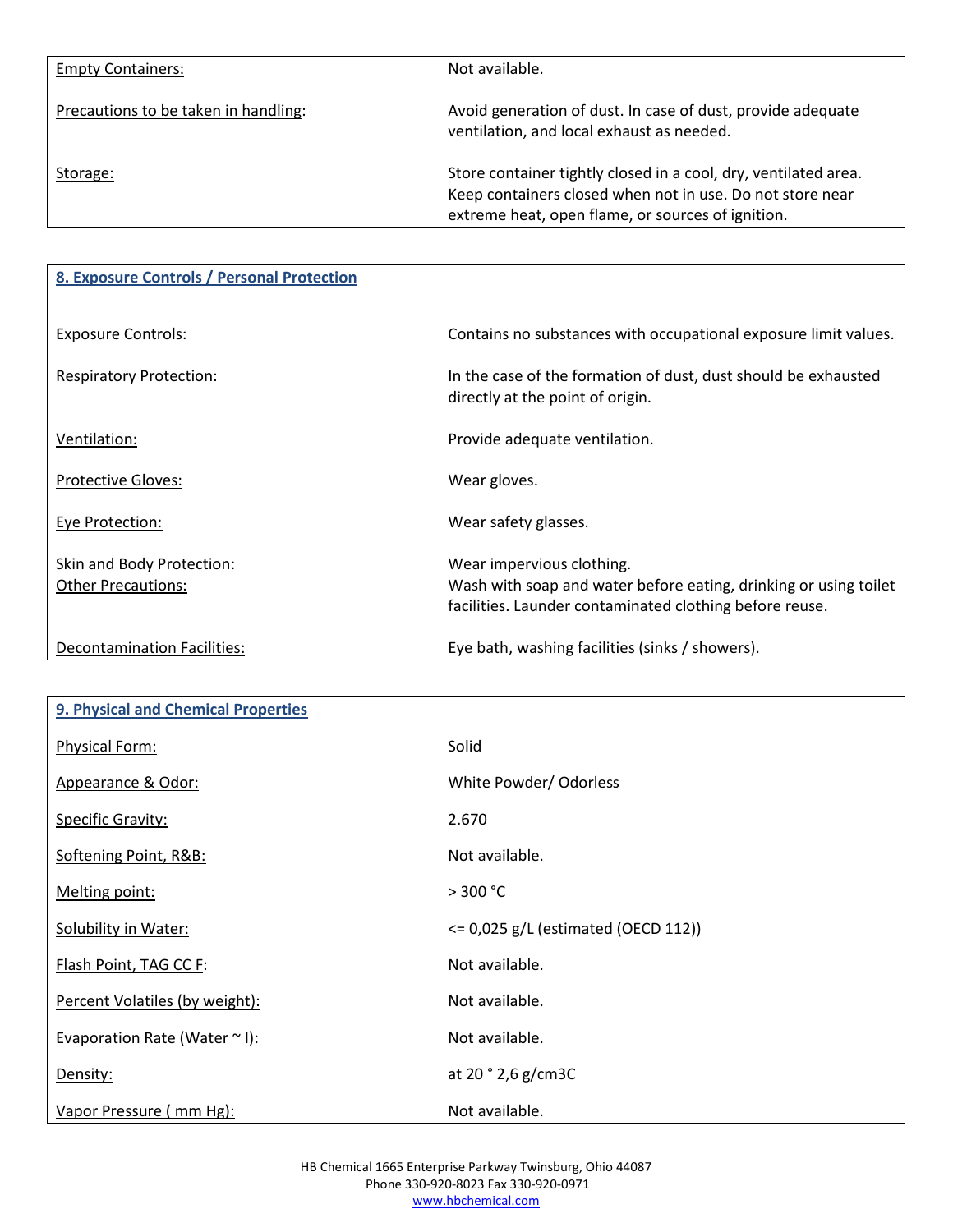| Vapor Density (Air $\sim$ I):              | Not available. |
|--------------------------------------------|----------------|
| Boiling Point ( <sup>o</sup> F) Initial:   | Not available. |
| Auto ignition Temperature, <sup>o</sup> C: | Not available. |
| Flammable Limits, %(V):                    | Not available. |

| <b>10. Stability and Reactivity</b>      |                                                 |
|------------------------------------------|-------------------------------------------------|
| Stability:                               | This product is stable under normal conditions. |
| Incompatibility (Materials to Avoid):    | Material reacts with strong oxidizing agents.   |
| Conditions to Avoid:                     | None known.                                     |
| Hazardous Polymerization:                | Hazardous polymerization will not occur.        |
| <b>Hazardous Decomposition Products:</b> | Zinc oxide, Boron oxide.                        |

| <b>11. Toxicological Information</b>                                                       |                                                                   |  |  |
|--------------------------------------------------------------------------------------------|-------------------------------------------------------------------|--|--|
| This material is not listed as a carcinogen or potential carcinogen by NTP, IARC, or OSHA. |                                                                   |  |  |
| OSHA Permissible Exposure Limit:                                                           | Not available.                                                    |  |  |
| <b>ACGIH Threshold Limit Value:</b>                                                        | Not available.                                                    |  |  |
| Acute toxicity:                                                                            | LD50 Rat, oral:> 5000 mg/kg<br>LD50 Rabbit, dermal: > 2000 mg/kg  |  |  |
| Acute toxicity (oral):                                                                     | Based on available data, the classification criteria are not met. |  |  |
| Acute toxicity (dermal):                                                                   | Based on available data, the classification criteria are not met. |  |  |
| Acute toxicity (inhalative):                                                               | Based on available data, the classification criteria are not met. |  |  |
| Skin corrosion/irritation:                                                                 | Based on available data, the classification criteria are not met. |  |  |
| Eye damage/irritation:                                                                     | Eye Irrit. 2; H319 = Causes serious eye irritation.               |  |  |
| Sensitization to the respiratory tract:                                                    | Lack of data.                                                     |  |  |
| Skin sensitization:                                                                        | Based on available data, the classification criteria are not met. |  |  |
| Germ cell mutagenicity/Genotoxicity:                                                       | Based on available data, the classification criteria are not met. |  |  |
| Carcinogenicity:                                                                           | Based on available data, the classification criteria are not met. |  |  |
| Reproductive toxicity:                                                                     | Based on available data, the classification criteria are not met. |  |  |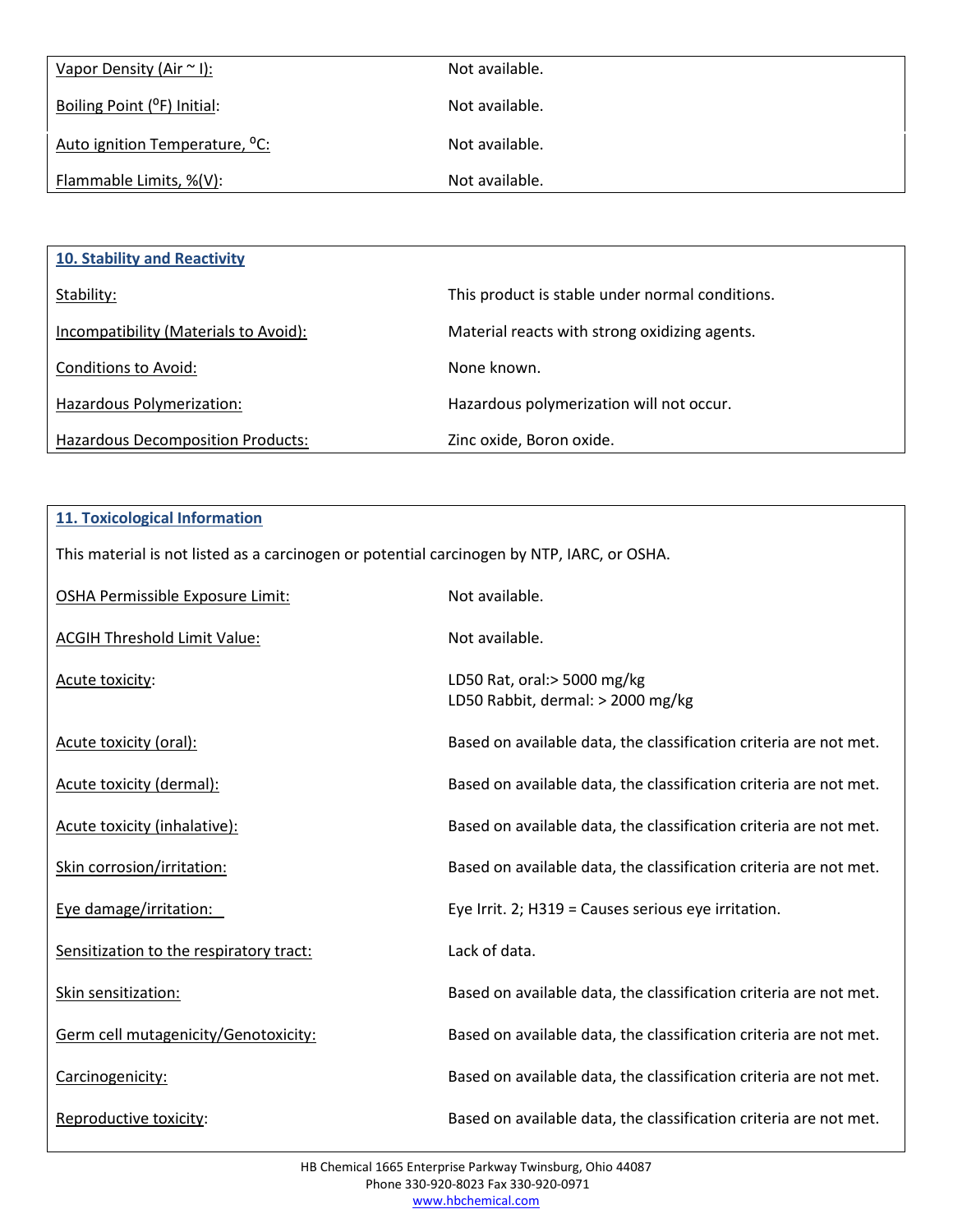| Effects on or via lactation:                        | Lack of data.                          |
|-----------------------------------------------------|----------------------------------------|
| Specific target organ toxicity (single exposure):   | Lack of data.                          |
| Specific target organ toxicity (repeated exposure): | Lack of data.                          |
| Aspiration hazard:                                  | Data technically impossible to obtain. |
| Sensitization:                                      | Not known to cause sensitization.      |

| 12. Ecological Information          |                                                                                                                                                                     |
|-------------------------------------|---------------------------------------------------------------------------------------------------------------------------------------------------------------------|
| <b>Aquatic toxicity:</b>            | Very toxic to aquatic organisms.                                                                                                                                    |
| <b>Fish toxicity:</b>               | LC50 Oncorhynchus mykiss: 0,16 mg/L/96 h<br>NOEC: Oncorhynchus mykiss: 0,130 mg/L/25 h<br>Daphnia toxicity: LC50 Daphnia magna (Big water flea): 141<br>$mg/L/48$ h |
| Persistence and degradability:      | The methods for determining the biological degradability are<br>not applicable to inorganic substances.                                                             |
| Effects in sewage plants:           | Respiratory inhibition of municipal activated sludge: EC50: >175<br>mg/L/3h                                                                                         |
| Bioaccumulative potential:          | No data available.                                                                                                                                                  |
| Mobility in soil:                   | No data available.                                                                                                                                                  |
| Results of PBT and vPvB assessment: | No data available.                                                                                                                                                  |
| Other adverse effects:              | Do not allow to penetrate into soil, waterbodies or drains.                                                                                                         |

## **13. Disposal Considerations**

Reclaim or Dispose of material in accordance with all a lie able local, state, and federal regulations.

| <b>14. Transport Information</b>             |                                                                                               |
|----------------------------------------------|-----------------------------------------------------------------------------------------------|
| UN number ADR/RID, IMDG, IATA:               | 3077                                                                                          |
| UN proper shipping name ADR/RID, IMDG, IATA: | UN 3077, ENVIRONMENTALLY HAZARDOUS SUBSTANCE, SOLID,<br>N.O.S. (Hexaboron dizinc undecaoxide) |
| Transport hazard class:                      | ADR/RID: Class 9, Code: M7<br>IMDG: Class 9, Subrisk<br>IATA: Class 9                         |
| Packing group ADR/RID, IMDG, IATA:           | Ш                                                                                             |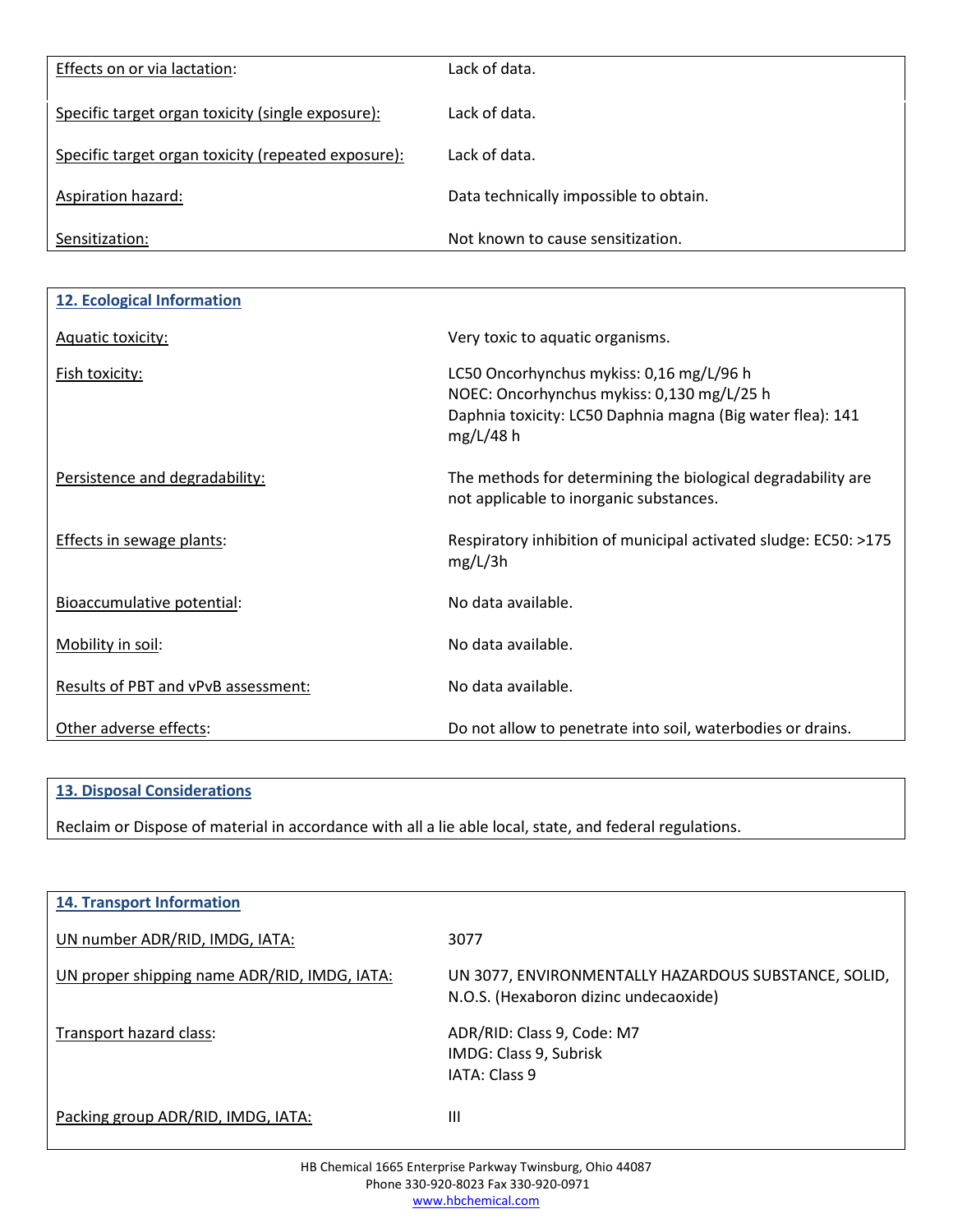| Environmental hazards Marine pollutant - IMDG: | Yes                                                                                                                                                                                                                                                                                                                                                                                                                                                                     |
|------------------------------------------------|-------------------------------------------------------------------------------------------------------------------------------------------------------------------------------------------------------------------------------------------------------------------------------------------------------------------------------------------------------------------------------------------------------------------------------------------------------------------------|
| Land transport (ADR/RID):                      | Warning board: ADR/RID: Kemmler-number 90, UN number<br>3077<br>Hazard label: 9<br>Special provisions: 274 335 601<br>Limited quantities: 5 kg<br><b>EQ: E1</b><br>Contaminated packaging Instructions: P002 IBC08 LP02 R001<br>Contaminated packaging: Special provisions: PP12 B3<br>Special provisions for packing together: MP10<br>Portable tanks: Instructions: T1 BK1 BK2                                                                                        |
|                                                | Portable tanks: Special provisions: TP33<br>Tank coding: SGAV LGBV<br>Tunnel restriction code: E                                                                                                                                                                                                                                                                                                                                                                        |
| Sea transport (IMDG):                          | EmS: F-A, S-F<br>Special provisions: 274, 335<br>Limited quantities: 5 kg<br><b>EQ: E1</b><br>Contaminated packaging: Instructions: P002, LP02<br>Contaminated packaging: Provisions: PP12<br>IBC: Instructions: IBC08<br><b>IBC: Provisions: B3</b><br>Tank instructions - IMO:<br>Tank instructions - UN: T1, BK2<br><b>Tank instructions Provisions: TP33</b><br>Stowage and segregation: Category A<br>Properties and observations: None<br>Segregation group: None |
| Air transport (IATA):                          | Hazard: Miscellaneous<br><b>EQ: E1</b><br>Passenger Ltd.Qty.: Pack.Instr. Y956 - Max. Net Qty/Pkg. 30 kg G<br>Passenger: Pack.Instr. 956 - Max. Net Qty/Pkg. 400 kg<br>Cargo: Pack.Instr. 956 - Max. Net Qty/Pkg. 400 kg<br>Special Provisioning: A97 A158 A179<br>ERG: 9L                                                                                                                                                                                              |

| 15. Regulatory Information |                               |  |
|----------------------------|-------------------------------|--|
| National regulations:      | Great Britain Hazchem-Code:2Z |  |
|                            | USA TSCA Inventory: listed    |  |
|                            | TSCA HPVC: not listed         |  |
|                            |                               |  |

## **16. Other Information**

The above information has been compiled from what we believe to be credible sources. To our knowledge the information is accurate and reliable, however, it is not guaranteed. Any recommendations issued by HB Chemical personnel or literature is derived from experience and by no means should be taken as fact or construed as a